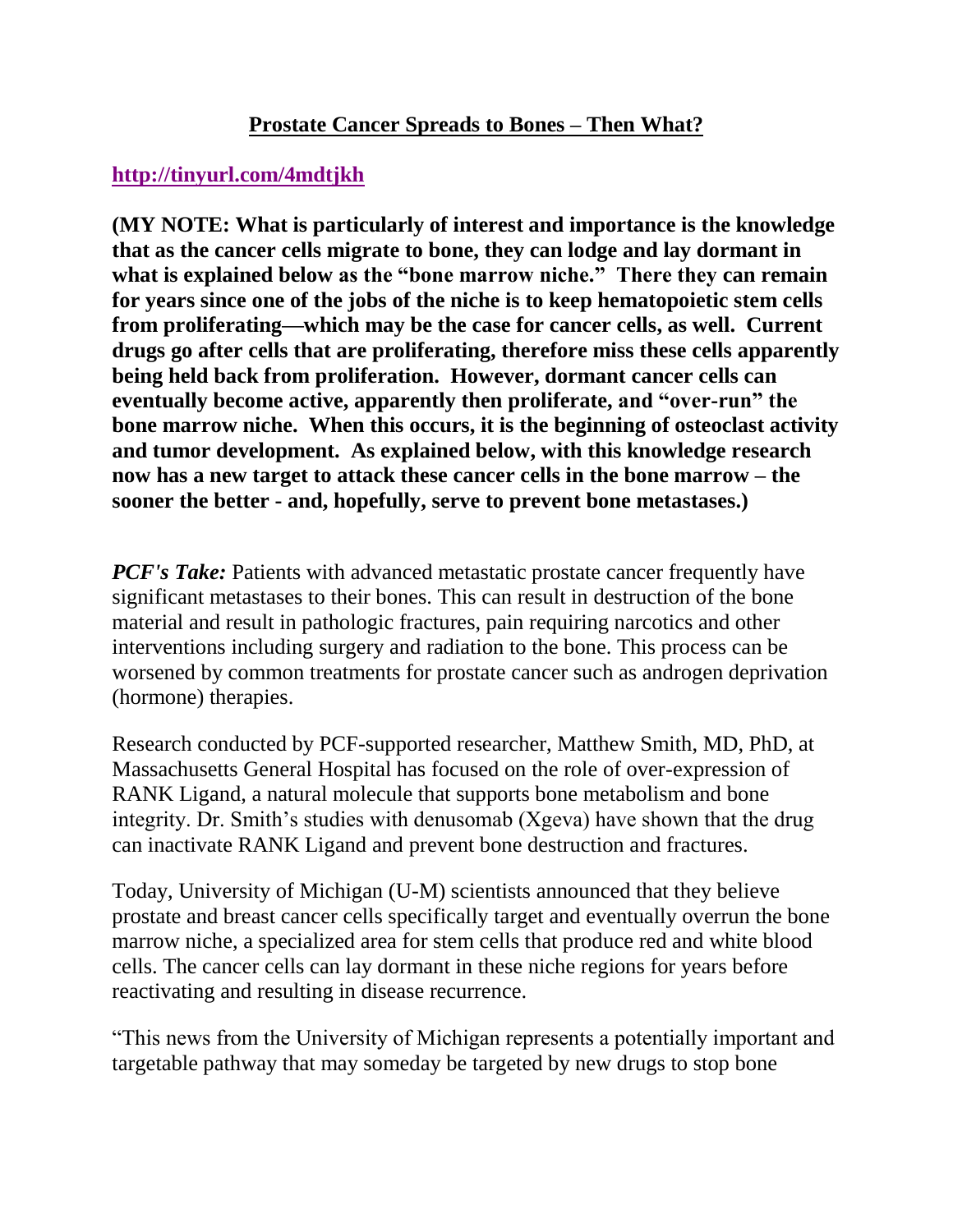metastases before they take root," says Howard Soule, PhD, PCF's chief scientist. "We will continue to follow this research closely."

Kenneth Pienta, MD, one of the study's authors and is also a PCF-supported researcher.

*The complete U-M news release follows.*

Thursday, March 24, 2011 (Ann Arbor, Mich.)—Like bad neighbors who decide to go wreck another community, prostate and breast cancer usually recur in the bone, according to a new University of Michigan study.



*Prostate cancer cells in the bone marrow niche.*

Now, U-M researchers believe they know why. Prostate cancer cells specifically target and eventually overrun the bone marrow niche, a specialized area for hematopoietic stem cells, which make red and white blood cells, said Russell Taichman, professor at the U-M School of Dentistry and senior author of the study.

Once in the niche, the cancer cells stay dormant and when they become active again years later, that's when tumors recur in the bone. The implication is that this may give us a window as to how dormancy and recurrence take place.

Taichman and a team of researchers looked in the bone marrow and found cancer cells and hematopoietic stem cells next to one another competing for the same place. The finding is important because it demonstrates that the bone marrow niche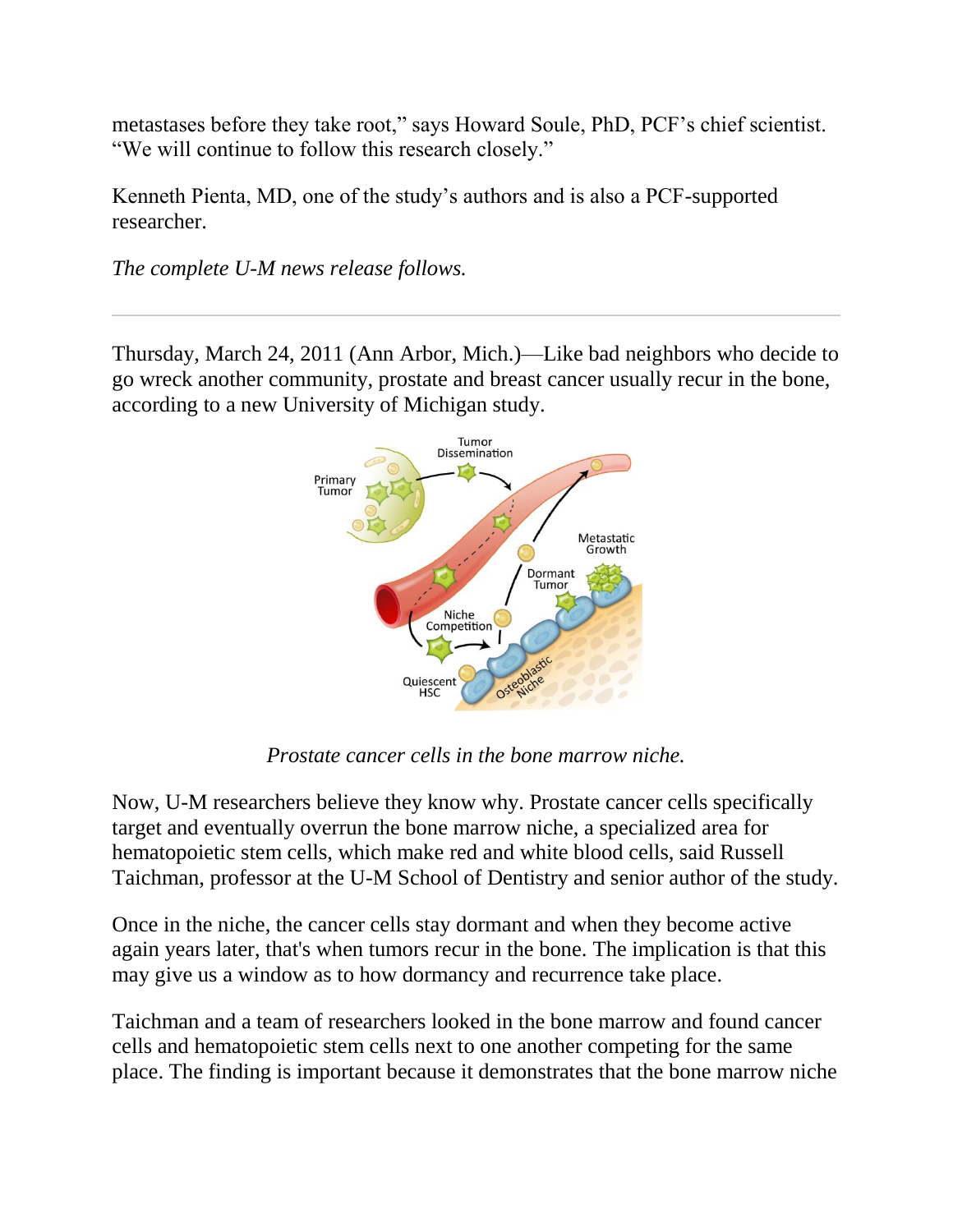plays a central role in bone metastasis—cancers that spread into the bone—giving researchers a new potential drug target.

Drugs could be developed to keep the types of cancers that likely recur in the bone from returning, Taichman said. For example, these drugs could either halt or disrupt how the cancer cells enter or behave in the niche, or keep the cancer cells from out-competing the stem cells.

Cancer cells act a lot like stem cells in that they must reproduce, so the U-M research group hypothesized that prostate cancer cells might travel to the niche during metastasis. One of the jobs of the niche is to keep hematopoietic stem cells from proliferating—which may be the case for cancer cells, as well, the researchers found.

So why does cancer recur? Say a person has a tumor and surgeons cut it out or do radiation, but it recurs in the bone marrow five years later, Taichman said. Those cancer cells had been circulating in the body well before the tumor was discovered, and one place those cancer cells hid is the niche.

"So what have the cancer cells been doing during those five years? Now we have a partial answer - they've been sitting in this place whose job it is to keep things from proliferating and growing," Taichman said.

"Our work also provides an explanation as to why current chemotherapies often fail in that once cancer cells enter the niche, most likely they stop proliferating," said Yusuke Shiozawa, lead author of the study. "The problem is that most of the drugs we use to try to treat cancer only work on cells that are proliferating."

Metastases are the most common malignant tumors involving the skeleton, and nearly 70 percent of patients with breast and prostate cancer have bone involvements. Roughly 15 percent to 30 percent of patients with lung, colon, stomach, bladder, uterus, rectum, thyroid or kidney cancer have bone lesions.

Researchers aren't quite sure how the cancer cells out-compete the stem cells in the niche. However, they do know the stem cells were displaced because when cancer cells were in the niche scientists also found evidence of immature blood stem cells in the blood stream, instead of in the marrow where they were supposed to be, Taichman said.

"Eventually the entire blood system is going to collapse," he said. "For example, the patient ultimately becomes anemic, gets infections, and has bleeding problems.